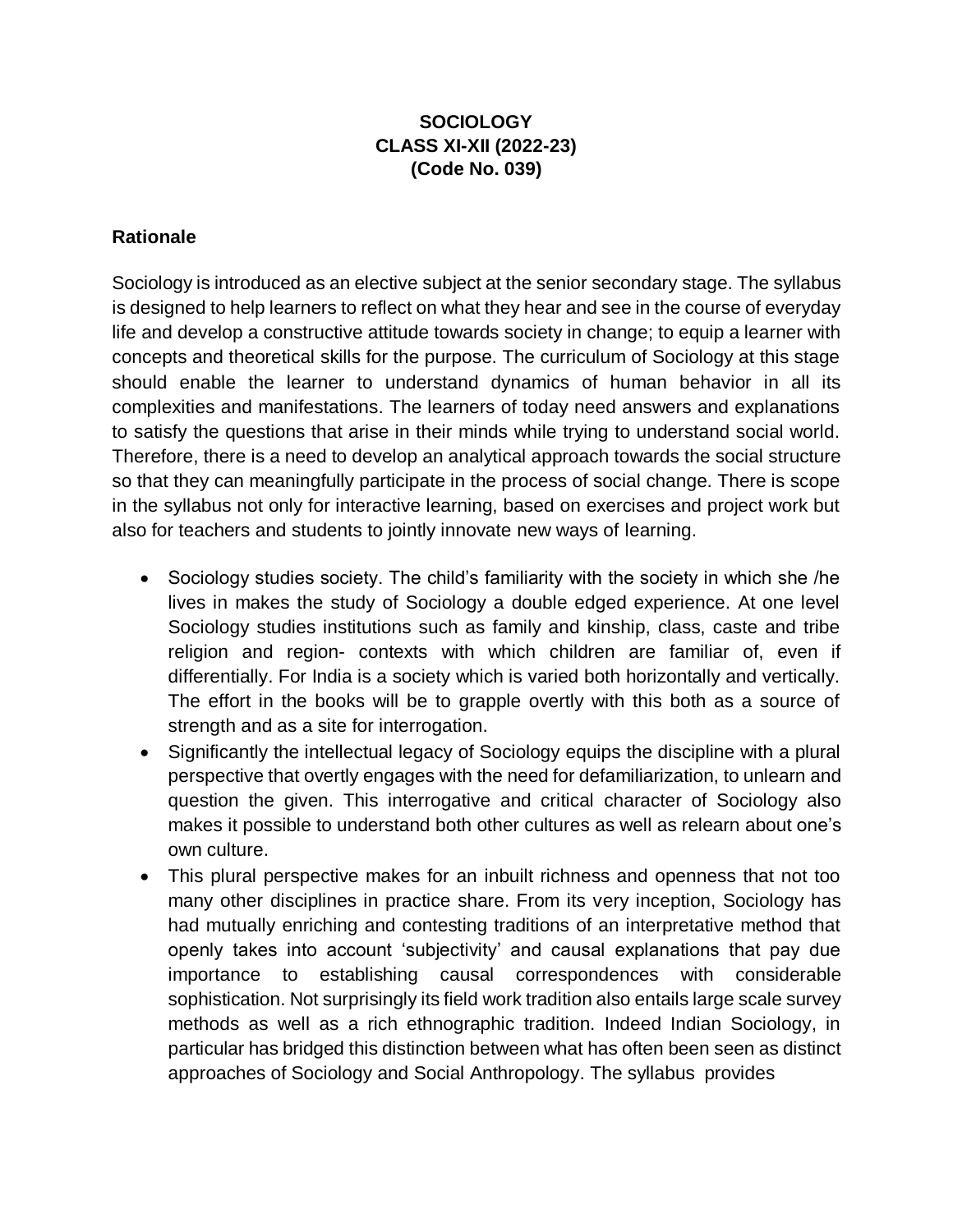ample opportunity to make the child familiar with the excitement of field work as well as its theoretical significance for the very discipline of Sociology.

- The plural legacy of Sociology also enables a bird's eye view and a worm's eye view of the society the child lives in. This is particularly true today when the local is inextricably defined and shaped by macro global processes.
- The syllabus proceeds with the assumption that gender as an organizing principle of society cannot be treated as an add on topic but is fundamental to the manner that all chapters shall be dealt with.
- The chapters shall seek for a child centric approach that makes it possible to connect the lived reality of children with social structures and social processes that Sociology studies.
- A conscious effort will be made to build into the chapters a scope for exploration of society that makes learning a process of discovery. A way towards this is to deal with sociological concepts not as givens but a product of societal actions humanly constructed and therefore open to questioning.

## **Objectives**

- To enable learners to relate classroom teaching to their outside environment.
- To introduce them to the basic concepts of Sociology that would enable them to observe and interpret social life.
- To be aware of the complexity of social processes.
- To appreciate diversity in Indian Society and the world at large.
- To build the capacity of students to understand and analyze the changes in contemporary Indian society.

## **COURSE STRUCTURE CLASS XI (2022-23)**

## **One Theory Paper Time: 3 Hours**

|              | <b>Max. Marks: ชิเ</b>                                                              |                   |              |
|--------------|-------------------------------------------------------------------------------------|-------------------|--------------|
| <b>Units</b> |                                                                                     | No. of<br>periods | <b>Marks</b> |
| A            | <b>Introducing Sociology</b>                                                        |                   |              |
|              | 1. Sociology, Society and its relationship<br>with other Social Science disciplines | 18                | 10           |
|              | 2. Terms, concepts and their use in<br>Sociology                                    | 16                | 10           |
|              | 3. Understanding Social Institutions                                                | 20                | 12           |
|              | 4. Culture and Socialization                                                        | 16                | 12           |

**Max. Marks: 80**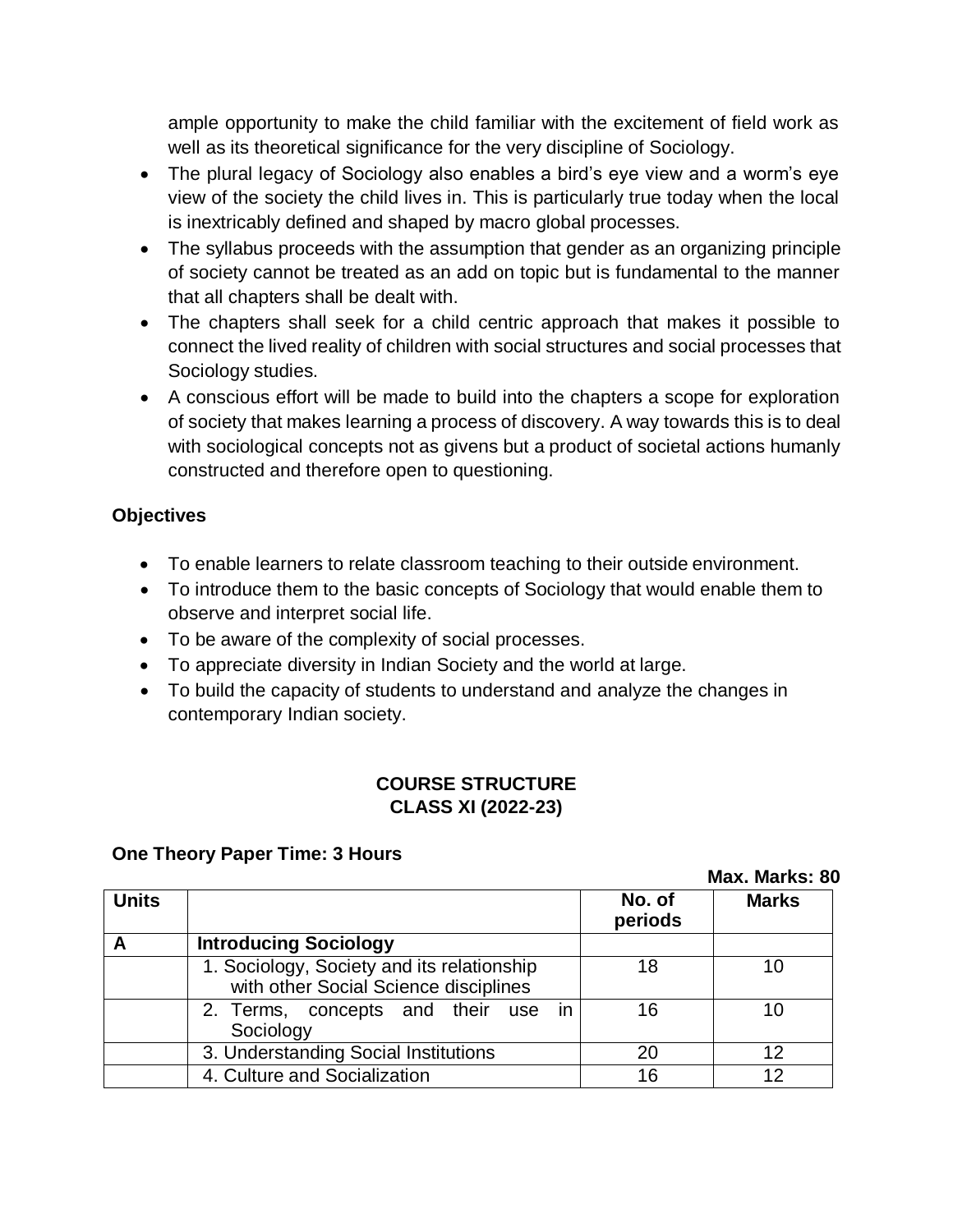|   | Total                                                           | 70  |    |
|---|-----------------------------------------------------------------|-----|----|
| В | <b>Understanding Society</b>                                    |     |    |
|   | 7. Social Change and Social order in Rural<br>and Urban Society | 20  |    |
|   | 9. Introducing Western Sociologists                             | 20  |    |
|   | 10. Indian Sociologists                                         | 20  |    |
|   | Total                                                           | 60  | 36 |
|   | <b>Total</b>                                                    | 130 | 80 |
|   | <b>Project Work</b>                                             | 40  | 20 |

# **COURSE CONTENT**

| А.     | <b>INTRODUCING SOCIOLOGY</b>                              | 44 Marks          |
|--------|-----------------------------------------------------------|-------------------|
| Unit 1 | Sociology, Society and its Relationship with other Social | <b>18 Periods</b> |
|        | <b>Sciences</b>                                           |                   |
|        | Introducing Society: Individuals and collectivities.      |                   |
|        | Pluralities and Inequalities among societies.             |                   |
|        | Introducing Sociology: Emergence. Nature and Scope.       |                   |
|        | Relationship with other Social Science disciplines        |                   |
| Unit 2 | Terms, Concepts and their use in Sociology                | <b>16 Periods</b> |
|        | Social Groups and Society                                 |                   |
|        | <b>Social Stratification</b>                              |                   |
|        | <b>Status and Role</b>                                    |                   |
|        | Society & Social Control                                  |                   |
| Unit 3 | <b>Understanding Social Institutions</b>                  | <b>20 Periods</b> |
|        | Family, Marriage and Kinship                              |                   |
|        | Work & Economic Life                                      |                   |
|        | <b>Political Institutions</b><br>$\bullet$                |                   |
|        | Religion as a Social Institution                          |                   |
|        | Education as a Social Institution                         |                   |
| Unit 4 | <b>Culture and Socialization</b>                          | <b>16 Periods</b> |
|        | <b>Defining Culture</b>                                   |                   |
|        | <b>Dimensions of Culture</b><br>$\bullet$                 |                   |
|        | Socialization                                             |                   |
|        | <b>Agencies of Socialisation</b>                          |                   |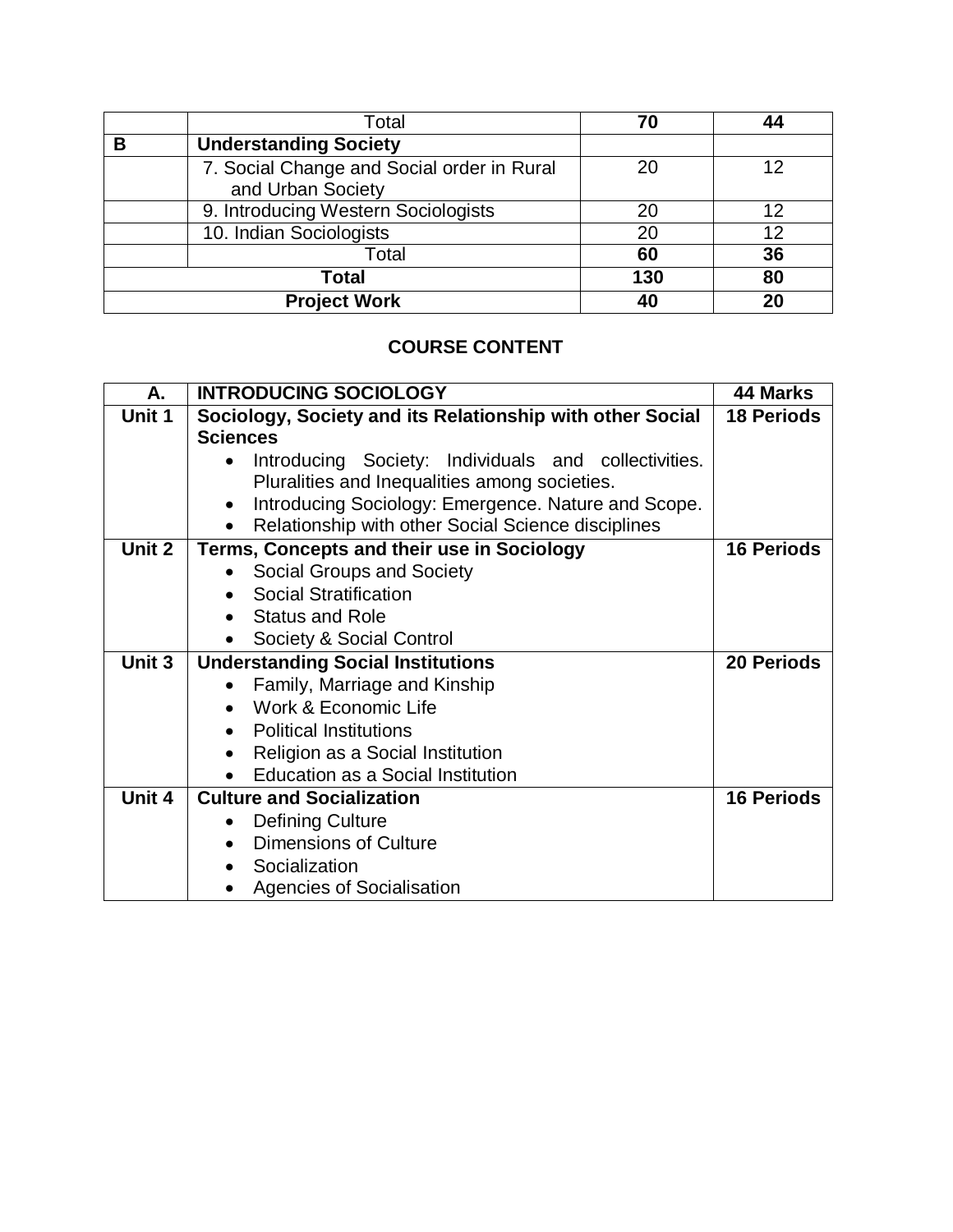|         | &Sociology                                        |                   |
|---------|---------------------------------------------------|-------------------|
| В.      | <b>UNDERSTANDING SOCIETY</b>                      | <b>36 Marks</b>   |
| Unit 7  | Social Change and Social Order in Rural and Urban | <b>20 Periods</b> |
|         | <b>Society</b>                                    |                   |
|         | Social Change: Types, Causes and Consequences     |                   |
|         | Social Order: Domination, Authority and Law;      |                   |
|         | Contestation, Crime and Violence                  |                   |
|         | Concepts: Village, Town and City                  |                   |
|         | Social Order and Social Change in Rural and Urban |                   |
|         | Areas                                             |                   |
| Unit 9  | <b>Introducing Western Sociologists</b>           | <b>20 Periods</b> |
|         | The Context of Sociology                          |                   |
|         | • Karl Marx on Class Conflict                     |                   |
|         | Emile Durkheim: Division of Labour in society     |                   |
|         | Max Weber: Interpretive Sociology, Ideal Type &   |                   |
|         | <b>Bureaucracy</b>                                |                   |
| Unit 10 | <b>Indian Sociologists</b>                        | <b>20 Periods</b> |
|         | G.S. Ghurye on Caste and Race                     |                   |
|         | D.P. Mukherjee on Tradition and Change            |                   |
|         | A.R. Desai on the State                           |                   |
|         | M.N. Srinivas on the Village                      |                   |

| <b>PROJECT WORK</b>                                            |                 |  |  |
|----------------------------------------------------------------|-----------------|--|--|
| Periods: 40                                                    |                 |  |  |
|                                                                |                 |  |  |
| Max. Marks: 20                                                 |                 |  |  |
|                                                                |                 |  |  |
| A. Project undertaken during the academic year at school level | <b>15 Marks</b> |  |  |
| 1. Introduction -2 Marks                                       |                 |  |  |
| 2. Statement of Purpose - 2 Marks                              |                 |  |  |
| 3. Research Question - 2 Marks                                 |                 |  |  |
| 4. Methodology $-3$ Marks                                      |                 |  |  |
| 5. Data Analysis - 4 Marks                                     |                 |  |  |
| 6. Conclusion $-2$ Marks                                       |                 |  |  |
| B. Viva – based on the project work                            | 05 Marks        |  |  |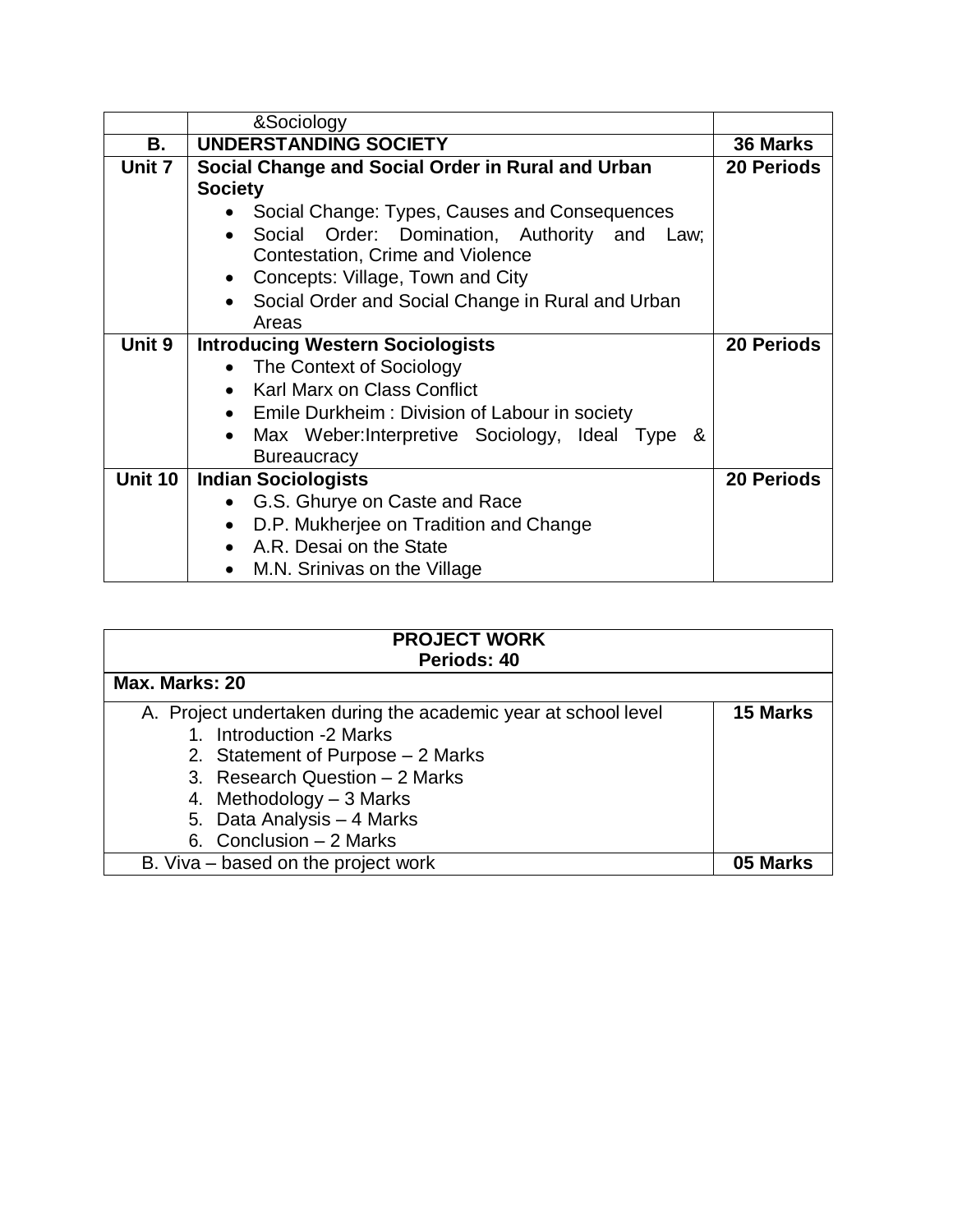# **SOCIOLOGY (Code No. 039) QUESTION PAPER DESIGN CLASS XI (2022-23)**

| S.<br>No.    | <b>Competencies</b>                                                                                                                                                                                                                                                                                                                                                                                                                                   | <b>Total Marks</b> | $\frac{9}{6}$<br>Weight<br>age |
|--------------|-------------------------------------------------------------------------------------------------------------------------------------------------------------------------------------------------------------------------------------------------------------------------------------------------------------------------------------------------------------------------------------------------------------------------------------------------------|--------------------|--------------------------------|
| $\mathbf 1$  | Knowledge & understanding<br>Exhibit memory of previously learned material by recalling<br>facts, terms, basic concepts, and answers.<br>Demonstrate understanding of facts and ideas by<br>organizing, comparing, translating, interpreting, giving<br>descriptions, and stating main ideas                                                                                                                                                          | 30                 | 37.5%                          |
| $\mathbf{2}$ | Application of Knowledge and Concepts<br>Solve problems to new situations by applying acquired<br>knowledge, facts, techniques and rules in a different way.<br>Examine and break information into parts by identifying motives or<br>causes. Make inferences and find evidence to support generalizations<br>Present and defend opinions by making judgments about information,<br>validity of ideas, or quality of work based on a set of criteria. | 32                 | 40%                            |
| 3            | Formulate, Analyse, Evaluate & Create<br>Compile information together in a different way by<br>combining elements in a new pattern or proposing<br>alternative solutions.                                                                                                                                                                                                                                                                             | 18                 | 22.5%                          |
|              | <b>Total</b>                                                                                                                                                                                                                                                                                                                                                                                                                                          | 80                 | 100%                           |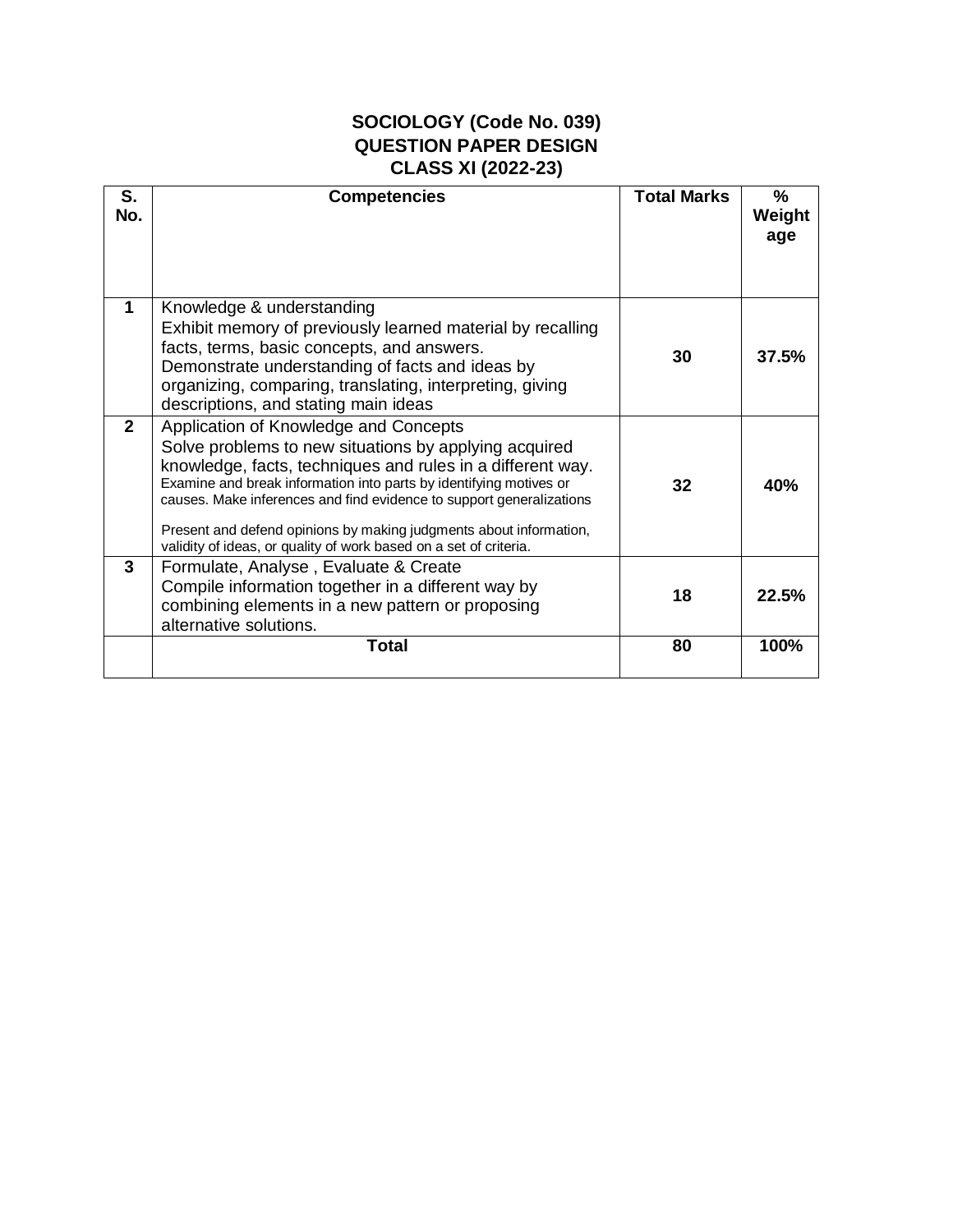# **COURSE STRUCTURE CLASS XII (2022-23)**

# **One Theory Paper Time: 3 Hours**

|              | One Theory Paper Three 5 Hours                                |                   | Max. Marks: 80     |
|--------------|---------------------------------------------------------------|-------------------|--------------------|
| <b>Units</b> |                                                               | No. of<br>periods | <b>Marks</b>       |
| A            | <b>Indian Society</b>                                         |                   |                    |
|              | 1. Introducing Indian Society                                 | $\Omega$          | Non-<br>evaluative |
|              | 2. The Demographic Structure of Indian<br>Society             | 10                | 10                 |
|              | 3. Social Institutions: Continuity and Change                 | 12 <sup>2</sup>   | 10                 |
|              | Inequality<br>5. Patterns<br>of<br>Social<br>and<br>Exclusion | 18                | 10                 |
|              | 6. The Challenges of Cultural Diversity                       | 22                | 10 <sup>°</sup>    |
|              | 7. Suggestions for Project Work                               | 10                | Non-<br>evaluative |
|              |                                                               | <b>Total</b>      | 40                 |
| B            | <b>Social Change and Development in India</b>                 |                   |                    |
|              | 8. Structural Change                                          | 8                 | 5                  |
|              | 9. Cultural Change                                            | $\overline{12}$   | $\overline{5}$     |
|              | 11. Change and Development in<br>Rural<br>Society             | 10                | 10                 |
|              | 12. Change and Development in Industrial<br>Society           | 12 <sup>2</sup>   | 10                 |
|              | 15. Social Movements                                          | 18                | 10                 |
|              |                                                               | <b>Total</b>      | 40                 |
|              | <b>Total</b>                                                  | 132               | 80                 |

## **COURSE CONTENT**

| А.     | <b>INDIAN SOCIETY</b>                                                                                                | <b>40 Marks</b> |
|--------|----------------------------------------------------------------------------------------------------------------------|-----------------|
| Unit 1 | <b>Introducing Indian Society</b><br>Colonialism, Nationalism, Class and Community (Non-<br>$\bullet$<br>evaluative) | 0 Periods       |
| Unit 2 | The Demographic Structure of the Indian Society<br>Theories and concepts in demography<br>$\bullet$                  | 10 Periods      |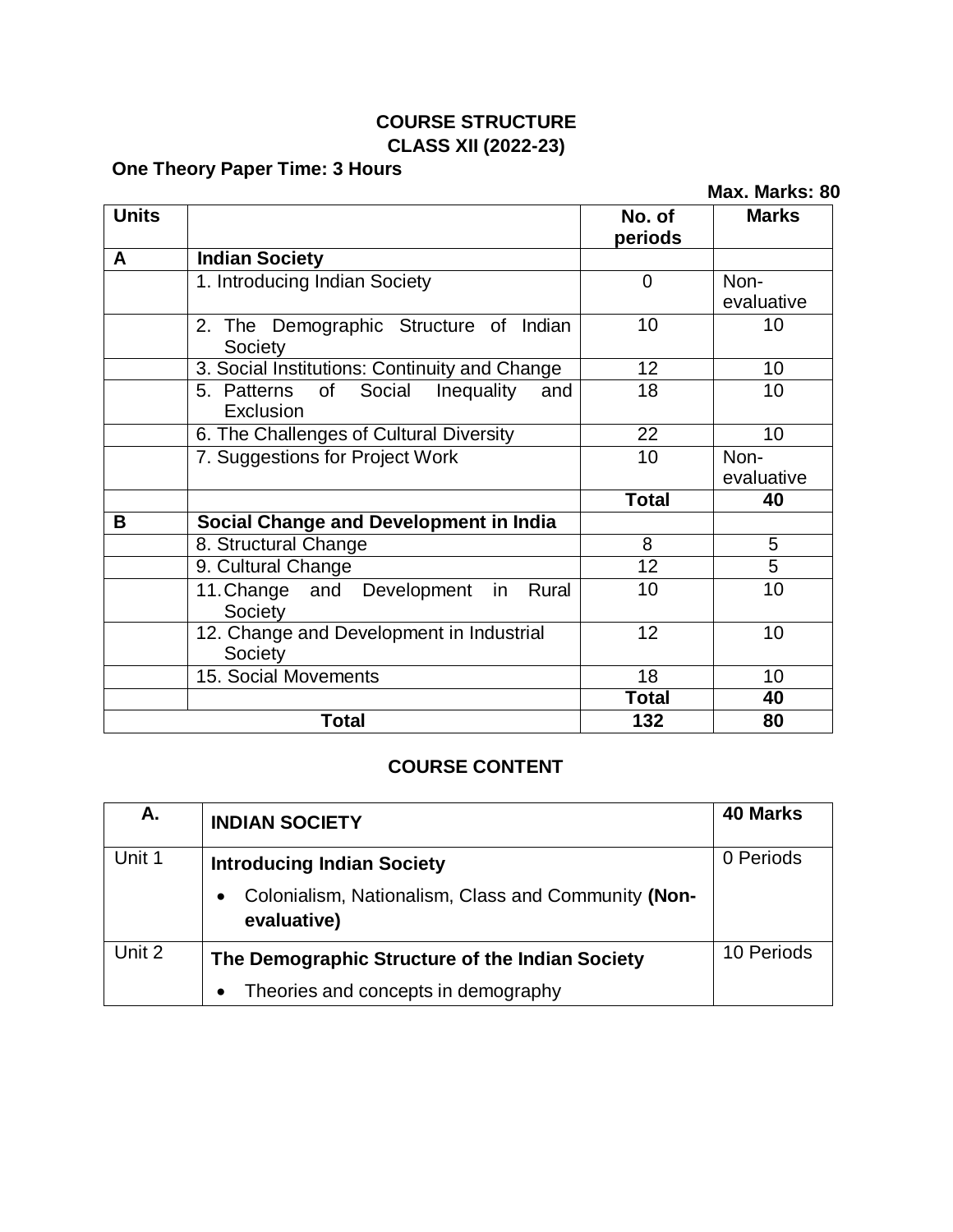|        | <b>Rural-Urban Linkages and Divisions</b><br>٠          |                 |
|--------|---------------------------------------------------------|-----------------|
|        | Population Policy in India                              |                 |
| Unit 3 |                                                         | 12 Periods      |
|        | <b>Social Institutions: Continuity and Change</b>       |                 |
|        | Caste and the Caste System                              |                 |
|        | <b>Tribal Communities</b>                               |                 |
|        | <b>Family and Kinship</b>                               |                 |
|        |                                                         |                 |
| Unit 5 | <b>Patterns of Social Inequality and Exclusion</b>      | 18 Periods      |
|        | Social Inequality and Social Exclusion                  |                 |
|        | Systems justifying and perpetuating Inequality - Caste, |                 |
|        | Tribe, the Other Backward Classes                       |                 |
|        | Adivasi Struggles                                       |                 |
|        | The Struggle for Women's Equality and Rights<br>٠       |                 |
|        | The struggles of the Differently Abled                  |                 |
|        |                                                         |                 |
| Unit 6 | The Challenges of Cultural Diversity                    | 22 Periods      |
|        | Cultural communities and the nation state               |                 |
|        | Regionalism in the Indian context                       |                 |
|        | The Nation state and religion related issues and        |                 |
|        | identities                                              |                 |
|        | Communalism, secularism and the nation state            |                 |
|        | <b>State and Civil Society</b>                          |                 |
|        |                                                         |                 |
| Unit 7 | <b>Suggestions for Project Work</b>                     | 10 Periods      |
| Β.     | SOCIAL CHANGE AND DEVELOPMENT IN INDIA                  | <b>40 Marks</b> |
|        |                                                         |                 |
| Unit 8 | <b>Structural Change</b>                                | 8 Periods       |
|        | Understanding<br>Colonialism,<br>Industrialization,     |                 |
|        | Urbanization                                            |                 |
| Unit 9 |                                                         | 12 Periods      |
|        | <b>Cultural Change</b>                                  |                 |
|        | <b>Social Reform Movements</b>                          |                 |
|        | Different Kinds of Social<br>Change: Sanskritisation,   |                 |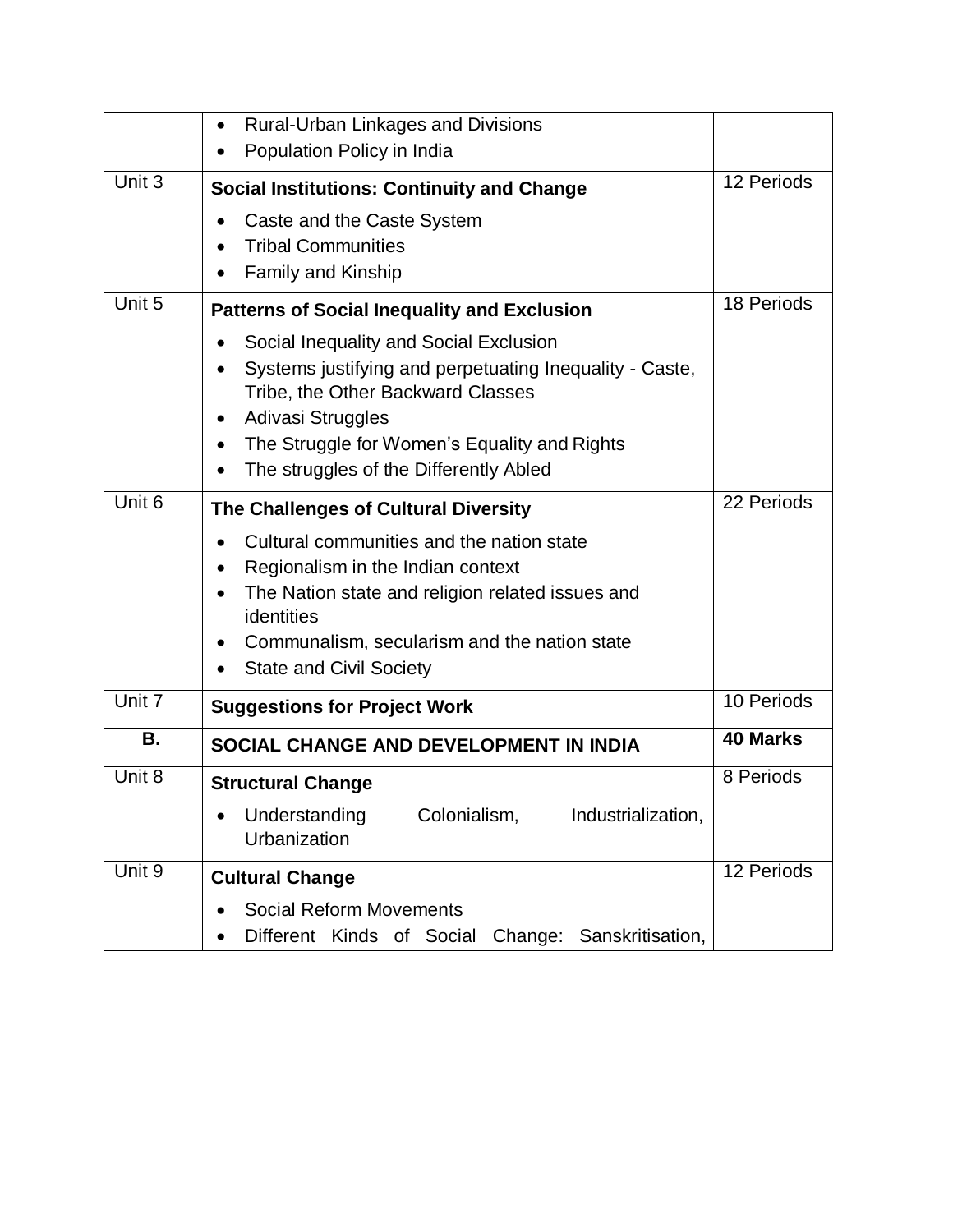|         | Westernization, Modernization, Secularization                                                                                                                                                                                                                                                                          |            |
|---------|------------------------------------------------------------------------------------------------------------------------------------------------------------------------------------------------------------------------------------------------------------------------------------------------------------------------|------------|
| Unit 11 | <b>Change and Development in Rural Society</b>                                                                                                                                                                                                                                                                         | 10 Periods |
|         | Agrarian Structure: Caste & class in Rural India<br>Reforms, Green Revolution and Emerging<br>Land<br>Agrarian society<br>Green revolution and its social consequences<br><b>Transformation in Rural Society</b><br>$\bullet$<br>Circulation of labour<br>$\bullet$<br>Globalization, Liberalization and Rural Society |            |
| Unit 12 | <b>Change and Development in Industrial Society</b>                                                                                                                                                                                                                                                                    | 12 Periods |
|         | From Planned Industrialization to Liberalization<br>How people find Jobs<br>$\bullet$<br>Work Processes: How work is carried out, working<br>conditions, home based work, Strikes and Unions                                                                                                                           |            |
| Unit 15 | <b>Social Movements</b>                                                                                                                                                                                                                                                                                                | 18 Periods |
|         | <b>Concept of Social Movements</b><br><b>Theories and Classification of Social Movements</b><br>$\bullet$<br><b>Environmental Movements</b><br>$\bullet$<br><b>Class-Based Movements: Workers, Peasants</b>                                                                                                            |            |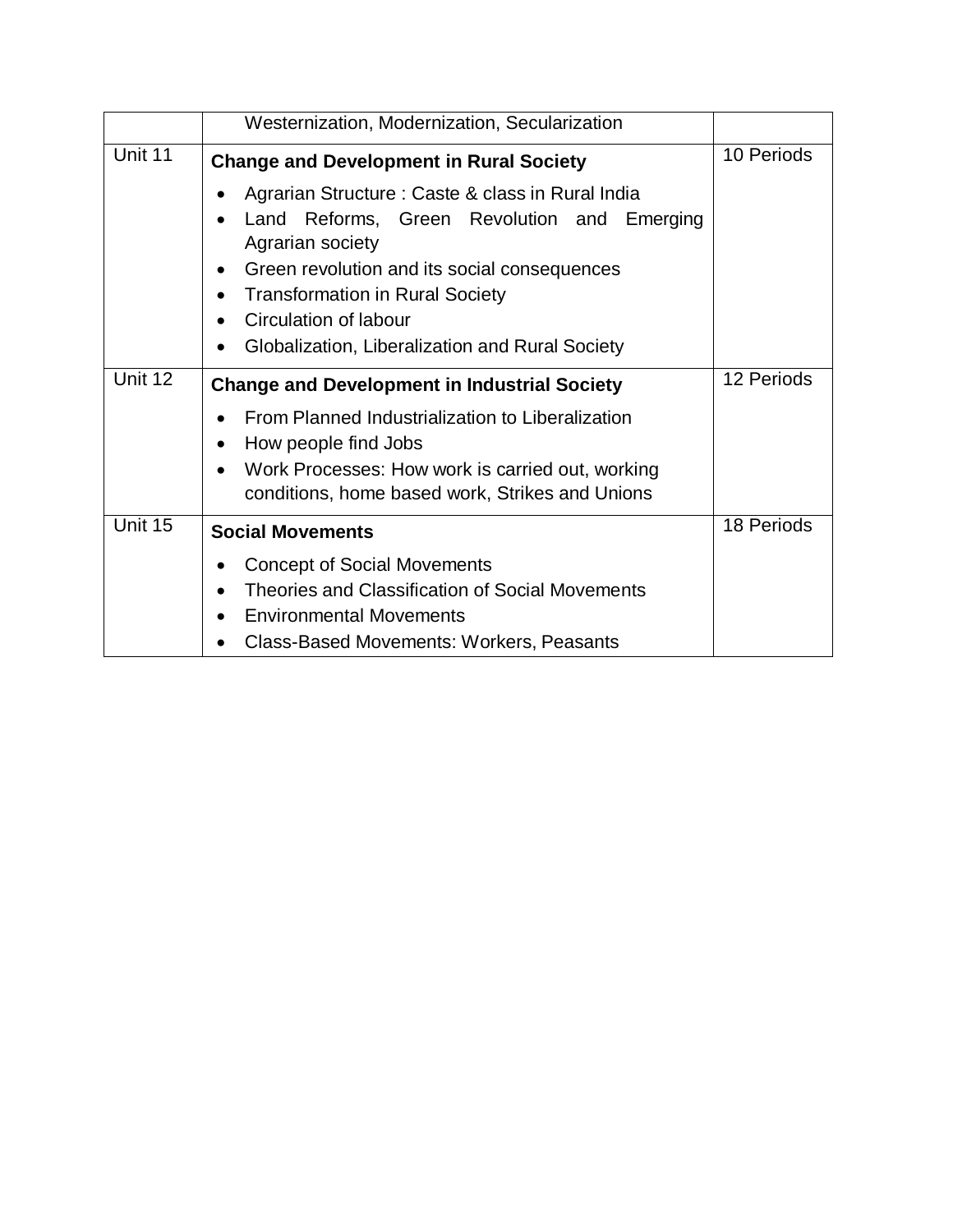| Caste-Based Movements: Dalit Movement, Backward<br>Class/Castes, Trends in Upper Caste Responses |  |
|--------------------------------------------------------------------------------------------------|--|
| <b>Tribal Movements</b><br>$\bullet$                                                             |  |
| Women's Movements in Independent India                                                           |  |

| <b>PROJECT WORK</b>                                            |                 |  |
|----------------------------------------------------------------|-----------------|--|
| Periods: 40                                                    |                 |  |
|                                                                |                 |  |
| Max. Marks: 20                                                 |                 |  |
| C. Project undertaken during the academic year at school level | <b>15 Marks</b> |  |
| 1. Introduction -2 Marks                                       |                 |  |
| 2. Statement of Purpose - 2 Marks                              |                 |  |
| 3. Research Question - 2 Marks                                 |                 |  |
| 4. Methodology – 3 Marks                                       |                 |  |
| 5. Data Analysis - 4 Marks                                     |                 |  |
| 6. Conclusion $-2$ Marks                                       |                 |  |
| D. Viva – based on the project work                            | 05 Marks        |  |

### **Prescribed Books:**

- 1. Introducing Sociology, Class XI, Published by NCERT
- 2. Understanding Society, Class XI, Published by NCERT
- 3. Indian Society, Class XII, Published by NCERT
- 4. Social Change and Development in India, Class XII, published by NCERT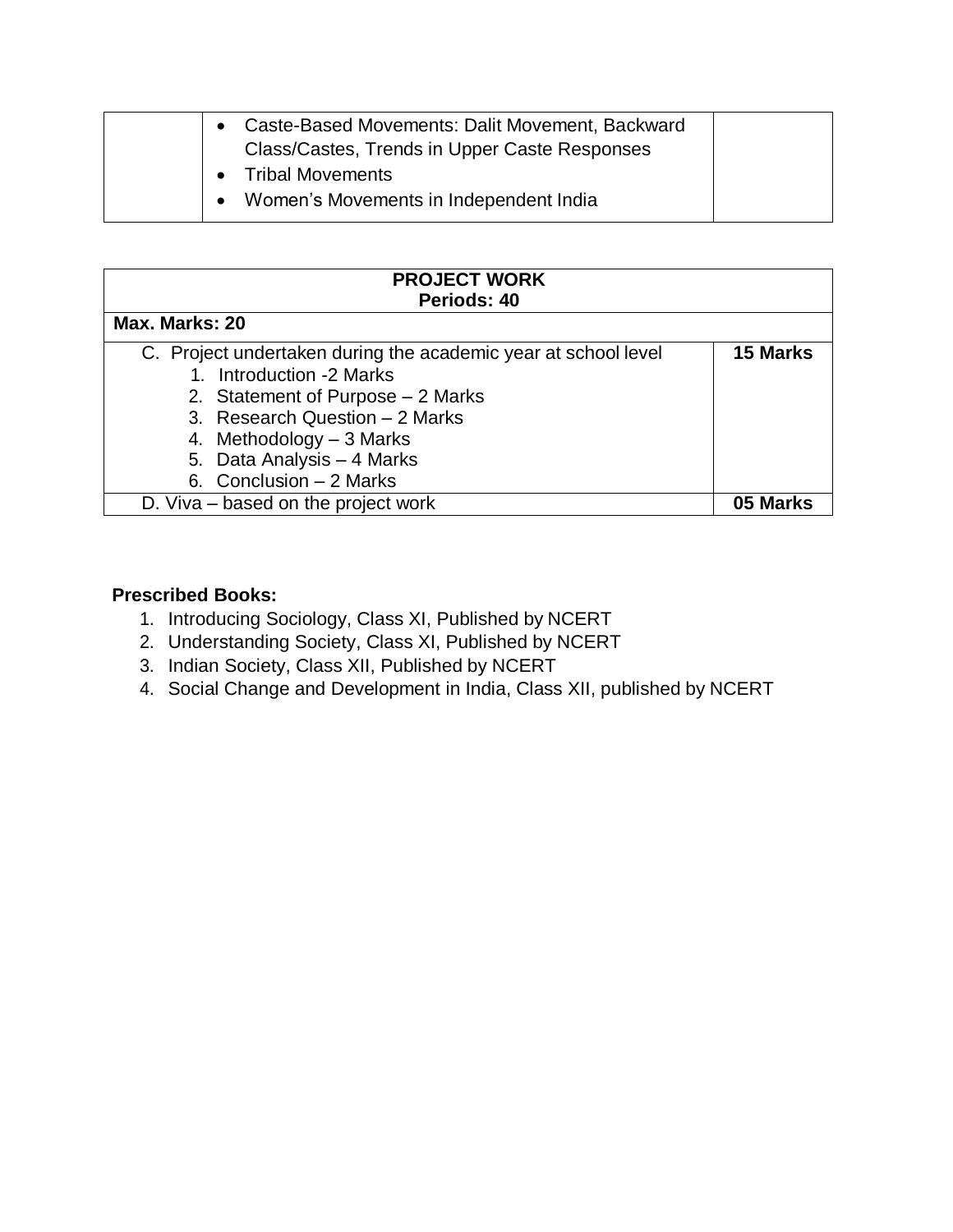## **SOCIOLOGY (Code No. 039) QUESTION PAPER DESIGN CLASS XII (2022-23)**

| S.<br>No.    | <b>Competencies</b>                                                                                                                                                                                                                                                                                                                                                                                                                                   | <b>Total Marks</b> | $\%$<br>Weight<br>age |
|--------------|-------------------------------------------------------------------------------------------------------------------------------------------------------------------------------------------------------------------------------------------------------------------------------------------------------------------------------------------------------------------------------------------------------------------------------------------------------|--------------------|-----------------------|
| 1            | Knowledge & understanding<br>Exhibit memory of previously learned material by recalling<br>facts, terms, basic concepts, and answers.<br>Demonstrate understanding of facts and ideas by<br>organizing, comparing, translating, interpreting, giving<br>descriptions, and stating main ideas                                                                                                                                                          | 30                 | 37.5%                 |
| $\mathbf{2}$ | Application of Knowledge and Concepts<br>Solve problems to new situations by applying acquired<br>knowledge, facts, techniques and rules in a different way.<br>Examine and break information into parts by identifying motives or<br>causes. Make inferences and find evidence to support generalizations<br>Present and defend opinions by making judgments about information,<br>validity of ideas, or quality of work based on a set of criteria. | 32                 | 40%                   |
| 3            | Formulate, Analyse, Evaluate & Create<br>Compile information together in a different way by<br>combining elements in a new pattern or proposing<br>alternative solutions.                                                                                                                                                                                                                                                                             | 18                 | 22.5%                 |
|              | <b>Total</b>                                                                                                                                                                                                                                                                                                                                                                                                                                          | 80                 | 100%                  |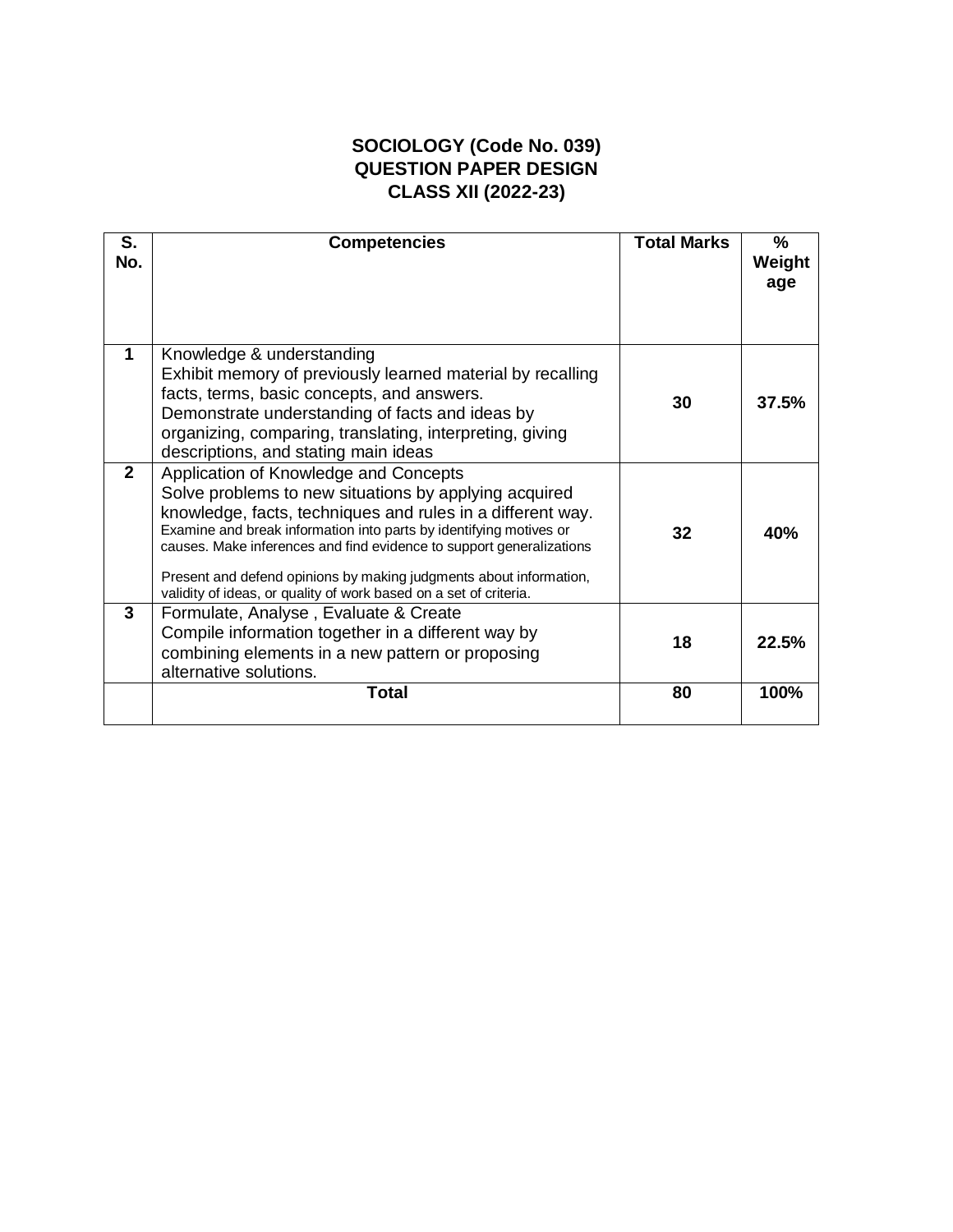# **Note: Kindly refer to the guidelines on project work for class XI and XII given below: -**

#### **Guidelines for Sociology Project Work: 20 Marks**

One Project to be done throughout the session, as per the existing scheme.



#### 2. **Expected Checklist for the Project Work:**

- Introduction of topic/title
- Identifying the causes, events, consequences and/or remedies
- Various stakeholders and effect on each of them
- Advantages and disadvantages of situations or issues identified
- Short-term and long-term implications of strategies suggested during research
- Validity, reliability, appropriateness, and relevance of data used for research work and for presentation in the project file
- Presentation and writing that is succinct and coherent in project file
- Citation of the materials referred to, in the file in footnotes, resources section, bibliography etc.

#### **3. Assessment of Project Work:**

- Project Work has broadly the following phases: Synopsis/ Initiation, Data Collection, Data Analysis and Interpretation, Conclusion.
- The aspects of the project work to be covered by students can be assessed during the academic year.
- 20 marks assigned for Project Work can be divided in the following manner: